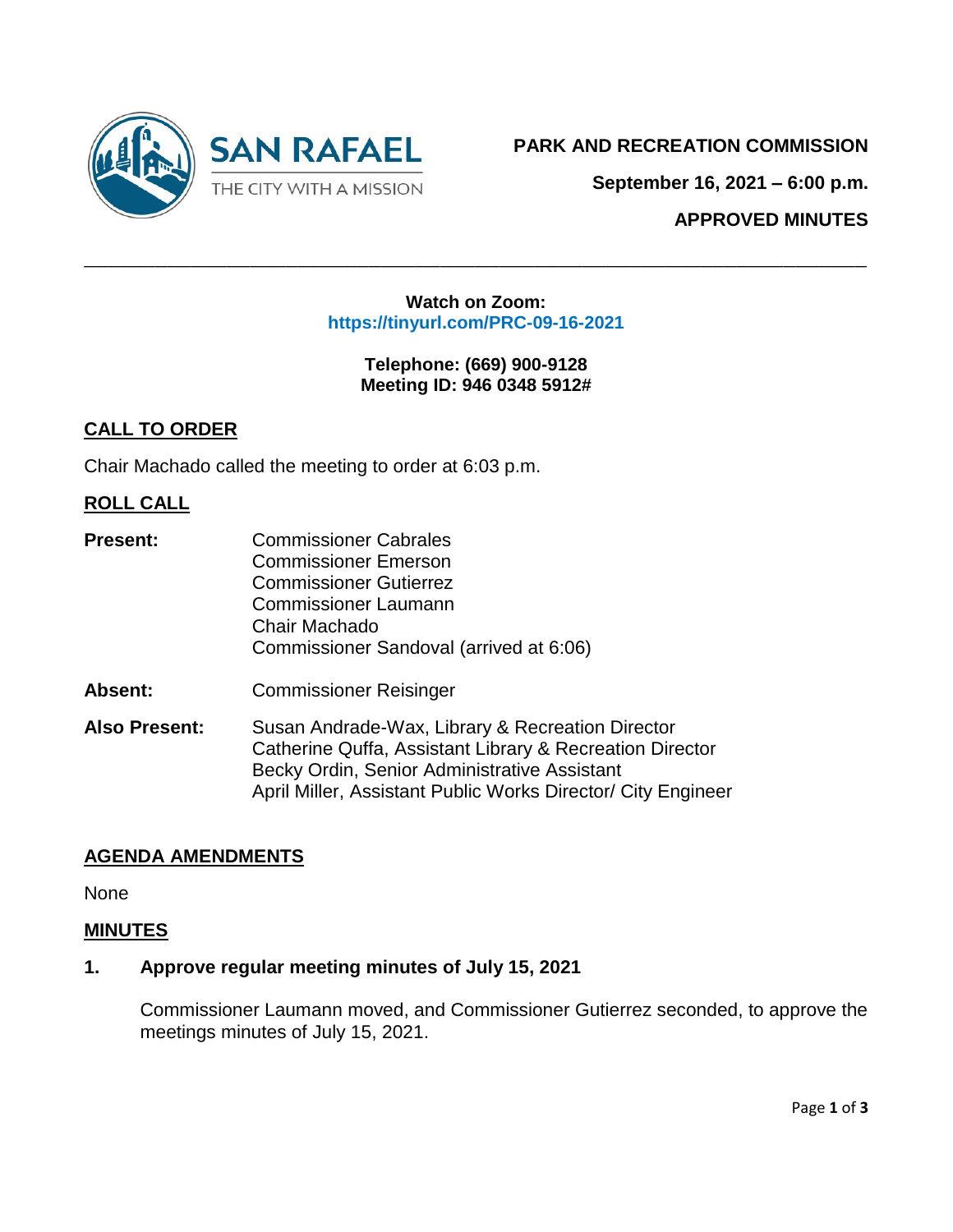AYES: Commissioners: Cabrales, Emerson, Gutierrez, Laumann, Machado, **Sandoval** NOES: Commissioners: None ABSENT: Commissioners: Reisinger ABSTAINED: Commissioners: None

*Minutes approved as submitted.*

# **MEETING OPEN TO THE PUBLIC**

#### **2. Introductions/Awards/Recognitions/Presentations**

Ms. Andrade-Wax announced that Catherine Quffa has been selected as the next Library and Recreation Director for the City of San Rafael.

**3. Public Comment from the audience regarding items not listed on the agenda** None.

## **MATTERS BEFORE THE COMMISSION**

If necessary, to assure completion of the following items, the Chairperson may establish time limits for the presentations by individual speakers.

## **4. Park Projects Status Report for April 2021 – August 2021**

Ms. Andrade-Wax introduced April Miller, Assistant Public Works Director/ City Engineer who presented the park projects status report.

Staff responded to questions from Commissioners.

# **5. Parks Maintenance Status Report for April 2021 – August 2021**

Ms. Miller presented the parks maintenance status report.

Staff responded to questions from the Commission.

## **COMMISSION REPORTS AND COMMENTS**

**6. Other brief reports on any meetings, conferences, and/or seminars attended by the Commission members.**

None.

## **STAFF COMMENTS**

**7. Schedule of Upcoming Meetings and Events of Interest**